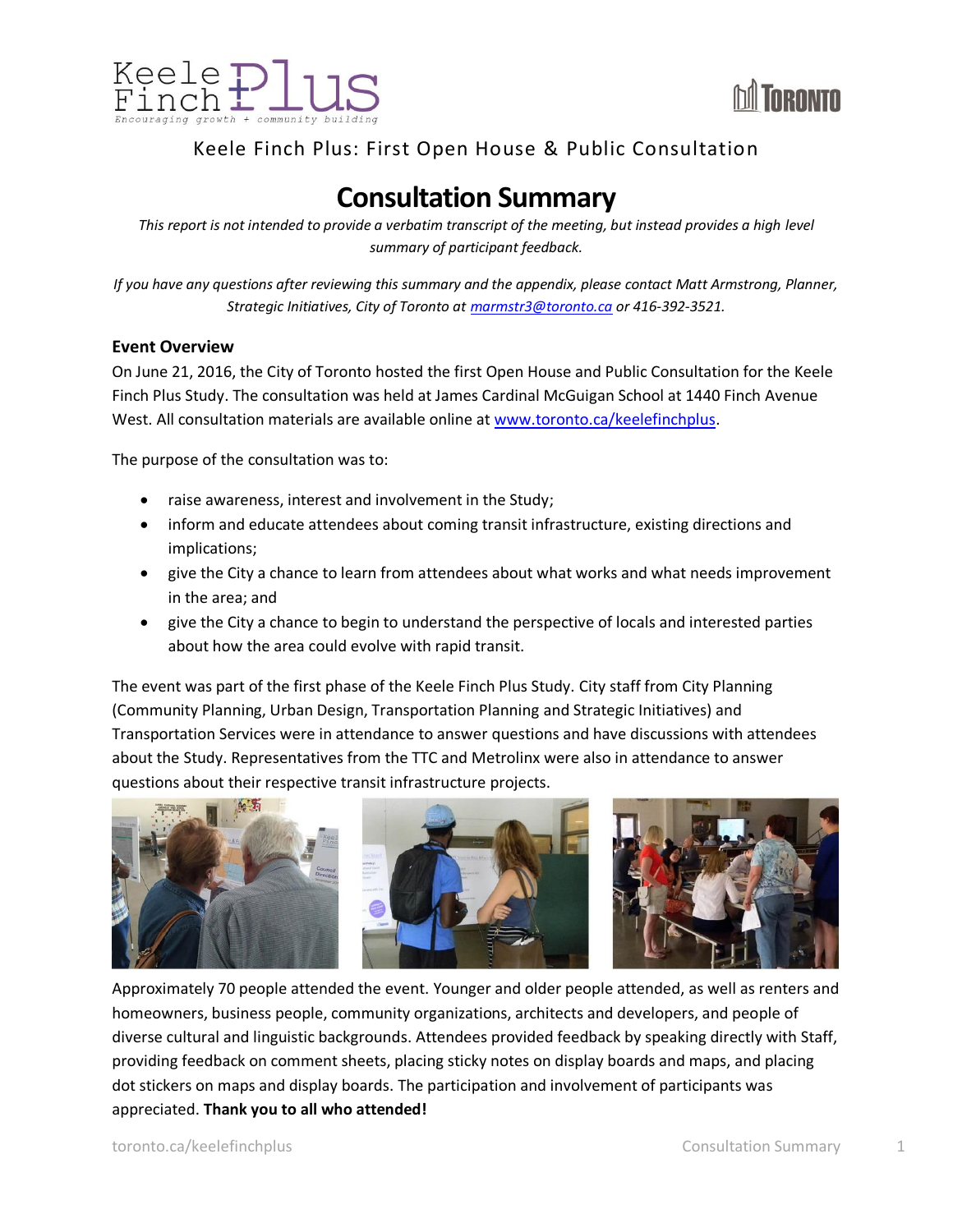

#### **Consultation Details and Promotion**

The consultation ran from 4:30 to 8:30 p.m. and consisted of an Open House with display boards, a short presentation given on the hour (4 times in total) to allow attendees to come at a time convenient to them, and activities. Feedback was encouraged from participants throughout the event and through conversation with Staff.

The consultation was promoted through two newspaper ads (the North York Mirror on June  $8<sup>th</sup>$  and the Downsview Advocate on June 9<sup>th</sup>), a mailing to addresses in the area, a dedicated website, emails from the dedicated listserv, social media through official City accounts, through the local Councillor and centres of influence, such as the DUKE Heights Business Improvement Area.

For more on the event itself, attendees, promotion and more details, please see the appendix.

#### **Summary of Feedback**

Feedback was received from attendees in note form, from comment sheets, through activities at the event and through conversation. **The following is a summary of the feedback received**.

#### *Opportunity*

Attendees told us that the Keele and Finch area is a great community and great place to live. York University is nearby and there is easy highway access to the Greater Toronto Area. With the coming subway, these should combine to create new job opportunities. There is also an opportunity to make

the area more beautiful and more walkable, and to encourage transit usage through new development.

#### *Neighbourhood amenities*

One of the most repeated comments received was that there needs to be more to do, especially in the evenings. Cafes, restaurants, cultural facilities and anything to do where all ages can participate should be encouraged. Local parks, playgrounds and public spaces are great, especially where there are mature trees, but they could use more and better facilities and programming. Some of these



preserved. The community garden along Four Winds Drive is great, but could be expanded or a new one could be added elsewhere.

#### *Change is expected*

Most comments suggest that change and growth in the area is expected. Change seemed most desired at the intersection of Keele and Finch, along Keele Street and in the employment areas to the southeast of Keele and Finch. There were a few comments about encouraging change along Finch to the west of Keele Street and about protecting neighbourhoods along Four Winds Drive and around Hucknall Avenue.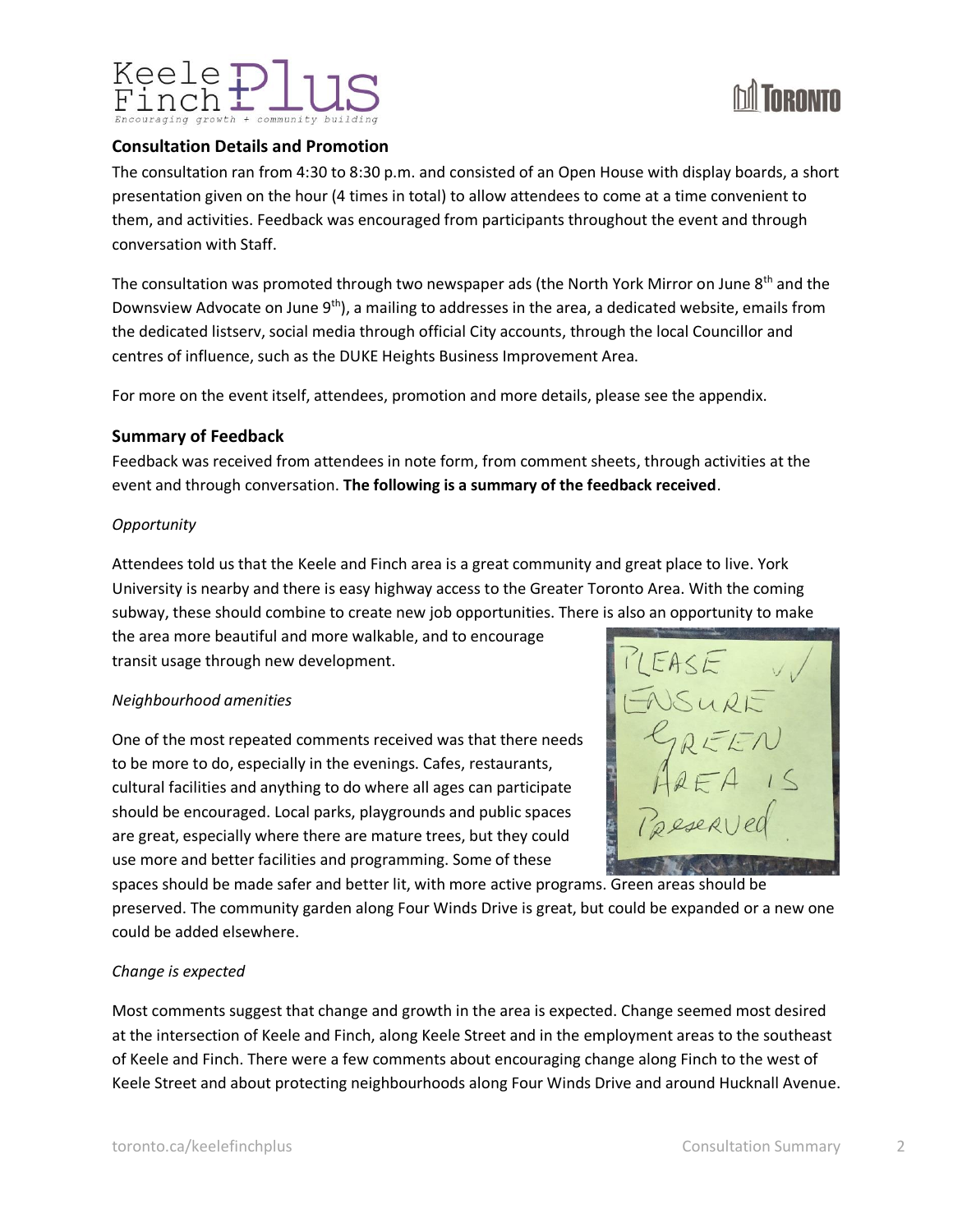# Keele



#### *Development Types*

There were a number of comments about development type. There was one comment that said there should be no condominiums allowed in the area and another that suggested redevelopment of reverse-

lotted houses on Finch and Keele. Overall, there was a desire for ground floor retail on Keele Street with other uses above and a desire for new development to frame public spaces to make them feel safer. There was also a call for more office uses in the employment areas and for more buildings with a mix of uses in them.

#### *Development Intensity*

Intensification along Finch West and Keele Street was suggested as being "ok", particularly along Keele Street and around the Keele and Finch intersection. All four corners of the intersection were

identified for redevelopment. Mid-rise sized buildings were sited often as being desirable in the area, though one person suggested tall buildings were "ok" and one person said that certain areas of low-rise housing should be protected. One commenter wrote that no more low-rise, low-density housing should be allowed. Another commenter wrote that there should be no new development north of Finch.

#### *Streetscapes*

There was a clear desire for better, greener and more walkable streets throughout the area. However,

the employment areas were cited often. Pedestrian crossings of major roads should be easier, safer and shorter distances. More trees, traffic calming measures, bump outs and trees were mentioned.

#### *Look and Feel*

The look and feel of the area was brought up as a topic of discussion many times. Attendees felt that the construction, some industrial and commercial uses, and the design of some streets

**COMMENTS** Feel free to use this space to provide any other comments that you wish. How would you<br>like to see the area change? Where should new buildings go? What's really great about the<br>area? What could be better? What buildings, s I do believe that heele + Finch (and survoya dingarea) must be developped. Presently the area avecude Keelet First has an abondance of used cars dealers-too many. New development shoeld include a variety of stores, not only office buildings & medical building baildings a pleasantain d'interpreted to 8 stories marcianm. All efforts must be made to preserve existing residential areas.

was negatively impacting the image and reputation of the area. The large fuel storage yards (storage tanks) were cited often.

#### *Local Access*

More and better ways to walk to transit including new walkways and new streets were identified as a need in the area. The neighbourhood areas to the southwest of Keele and Finch were identified as requiring greater permeability. Comments about better connections to the community north of James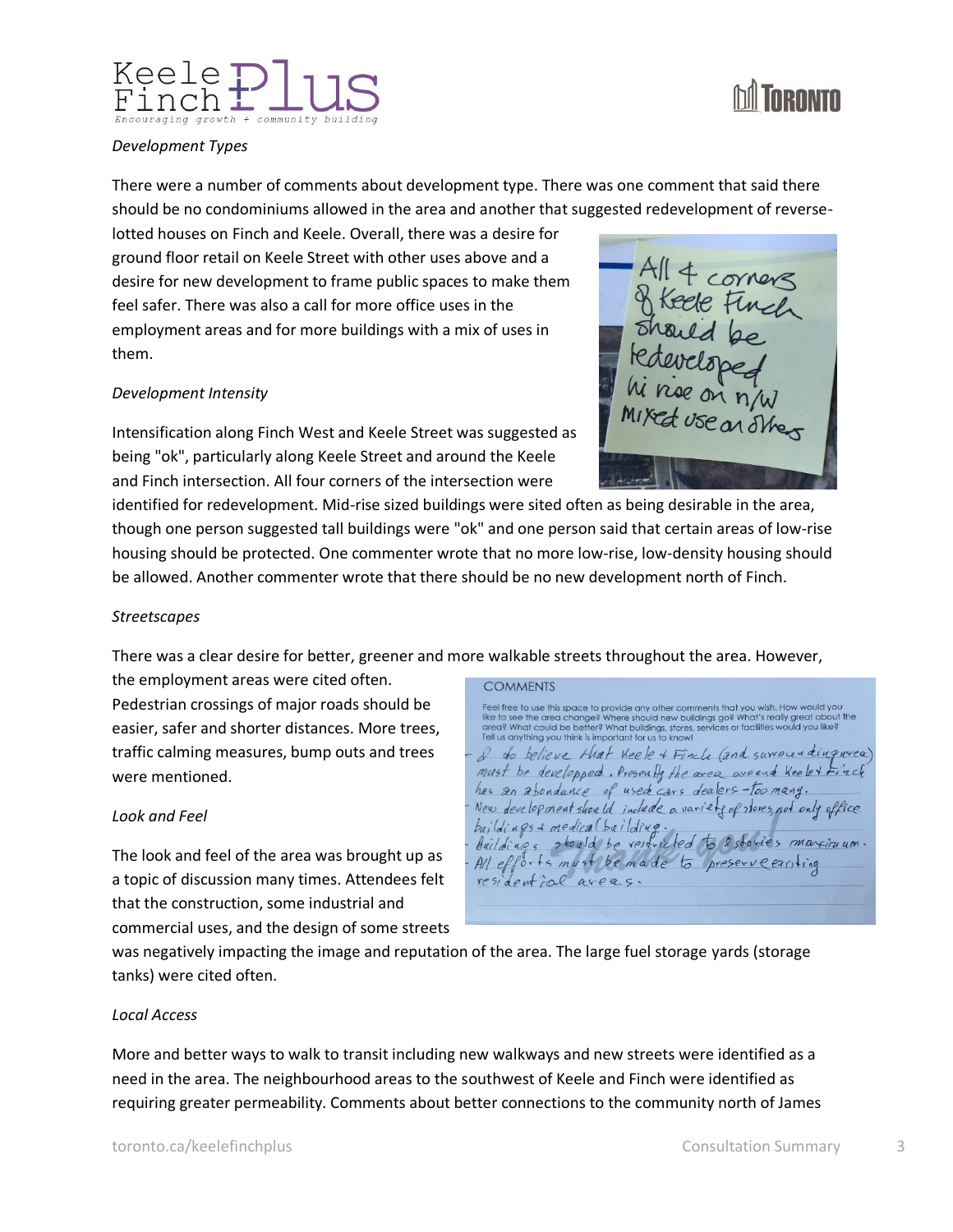

Cardinal McGuigan School (and better integration of that community with the rest of the area) were also received.

#### *Safety*

For some, the area has a largely unfounded poor reputation from a safety perspective. However, there were comments about better lighting, especially in green spaces and comments about better framing

public space with development to make them feel safer. One person commented that more retail along Finch Avenue West would give people a reason to be in the area and keep it safer. High traffic speeds on local streets were identified as a safety concern.

#### *Roadways*

Traffic congestion was cited as being bad in the area, but that it may get better when construction is over. Attendees also

 $_{\rm French}^{\rm Keele}$   $\rm _{\rm Finch}$ **M** TORONTO What's one thing you'd like to let everyone know about the Keele and Finch area? The South east area on the Intersection of keele and timen is a poorly developed commercial area, with no or few side walks, no trees and lots of pared area I feel that this creates a heat bubble in summer and it should be changed to be greener and more triendly for walking and biking not only  $390e$ 

commented that there are too many trucks and tanker trucks which are noisy, disruptive and detract from the feeling of the area. One person commented that religious institutions in employment areas are a traffic concern and one person suggested that the York University busway should be used for truck traffic.

#### *Walking*

There were many comments about walkability, including the need to make streets more pedestrian friendly. Some went so far as to say that Keele Street south of Finch is "not walkable". Attendees said that crossings should be shorter, sidewalks wider and greener, and there should be more routes and walkways.

#### *Cycling*

Comments were received that spoke to the desire for safer



street cycling and separated lanes. Attendees want separated bike lanes on Finch Avenue West and bike lanes on Keele Street. For off-street cycling, the hydro corridor trail was described as an asset in the area, but that it should be extended. One person was interested in bike share in the area.

#### *Construction*

Construction at the Keele and Finch intersection was described as taking too long and being too disruptive. It was also described as impacting homes near to Finch Avenue West.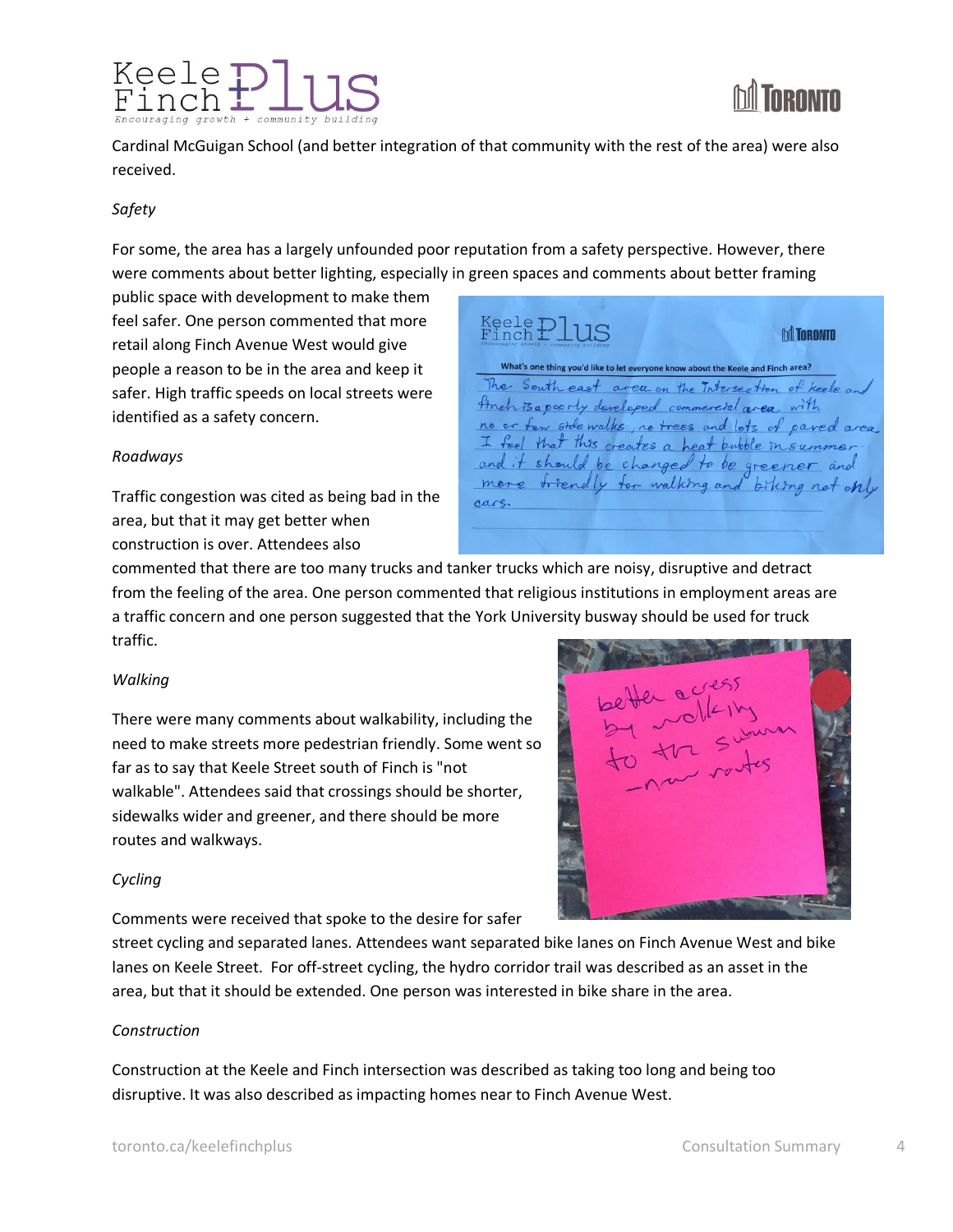



#### *Parking*

Comments about parking were in reference to there being too much paved area around Keele and Finch and that parking could be underground.

#### **What happens to this feedback?**

This feedback is one component of input into the Study. Other inputs include planning policy and directions (including Provincial policy), research and technical analysis with facts and figures, and other inputs from the local community, stakeholders, City Divisions and agencies. Toronto City Planning will consider all of this feedback to develop directions for the next stage of this Study. The directions will help guide future work in developing concept plans.